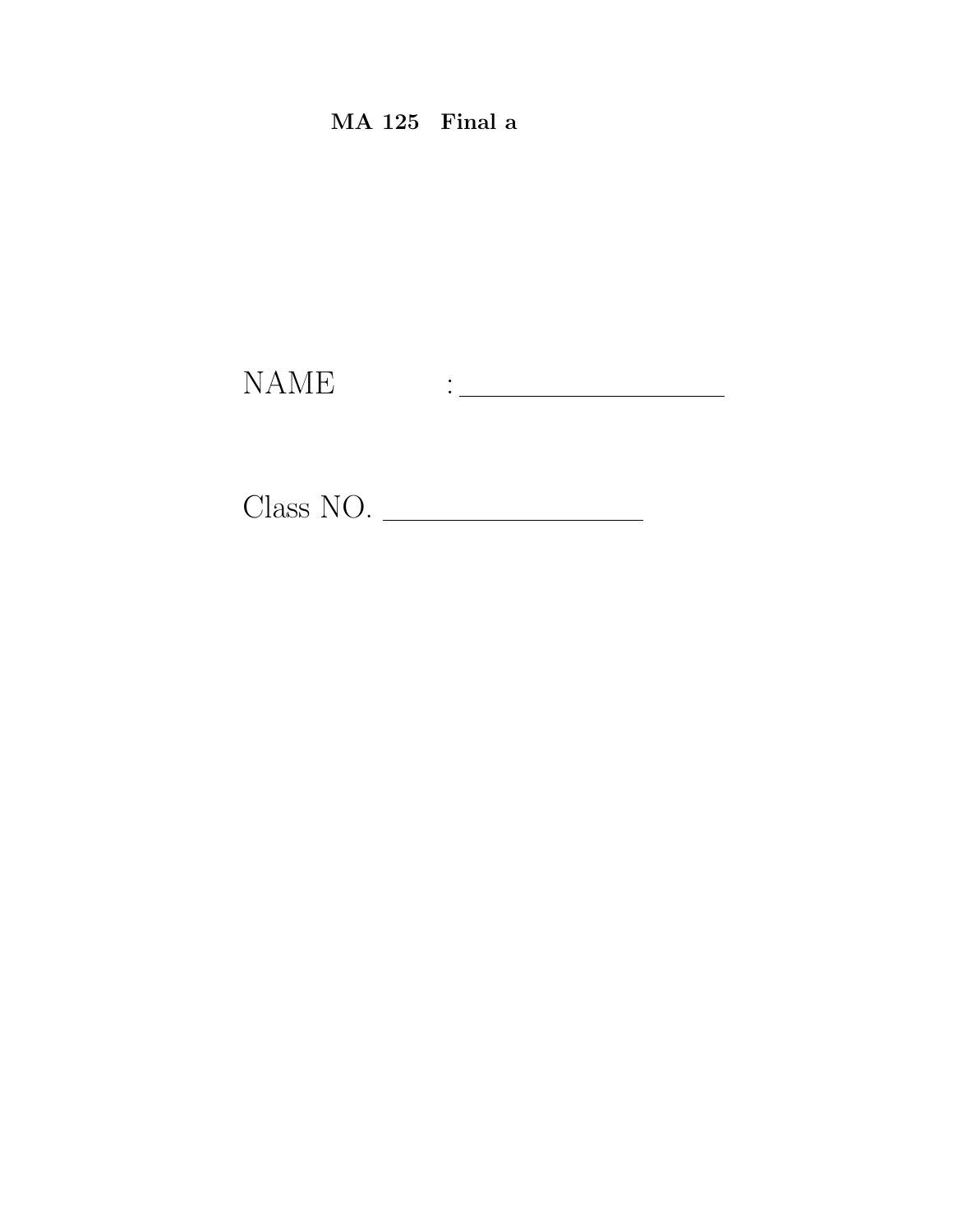1. Evaluate each limit, provide a detailed calculation to get full credit. Write you final answer in the box. (1)

 $\lim_{x \to -3}$  $x^2 - x - 12$  $x + 3$ 



(2).

 $\lim_{x\to 0} 2x \ln x$ 

(3).

 $\lim_{x\to 0}$  $2\sin x$  $\boldsymbol{x}$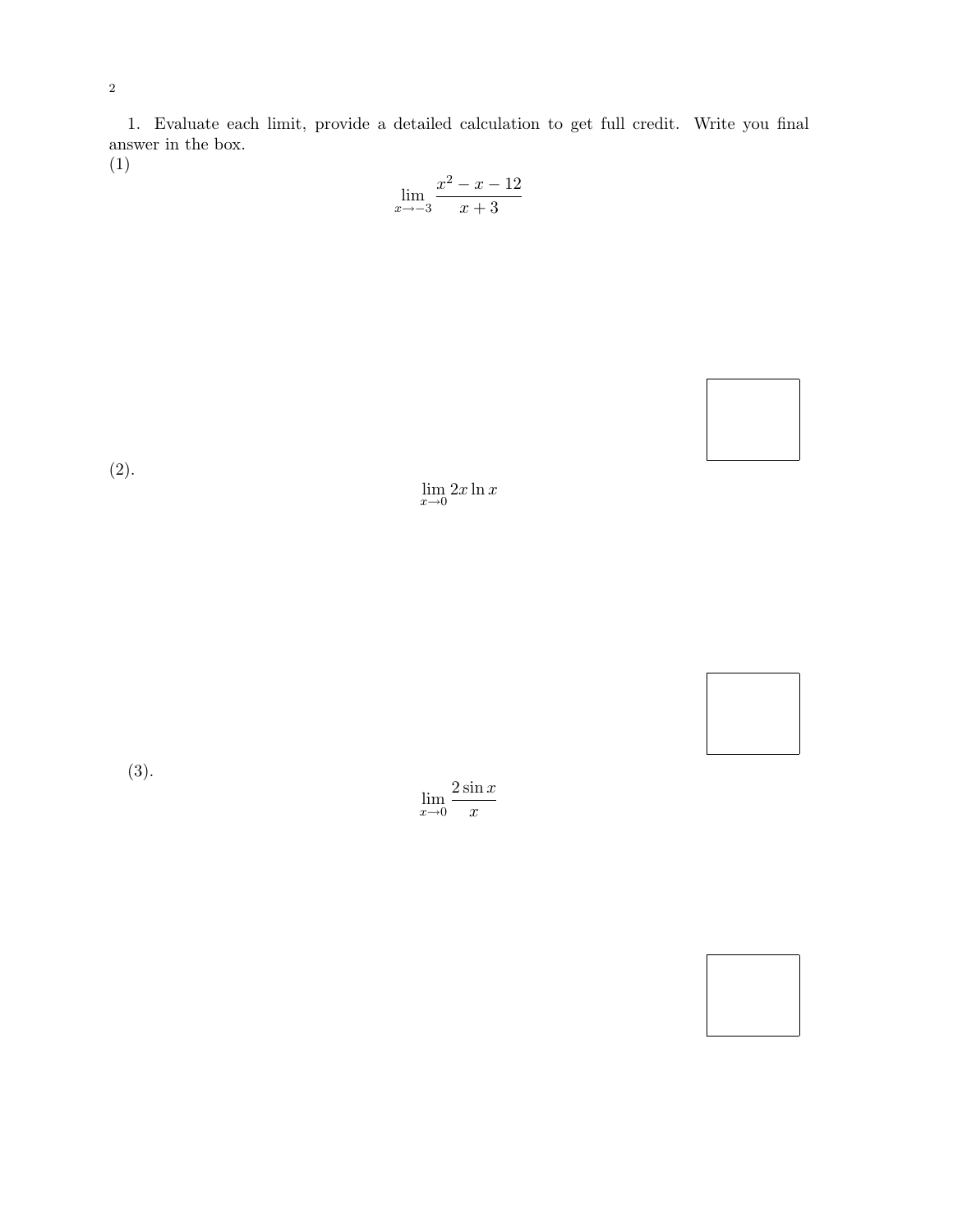$$
\lim_{x \to 3} \frac{-100}{(x-3)^2}
$$



2. Differentiate each function, provide a detailed calculation to get full credit. Write you final answer in the box.

(1).  $y = \frac{x^2 + 4x + 3}{\sqrt{x}}$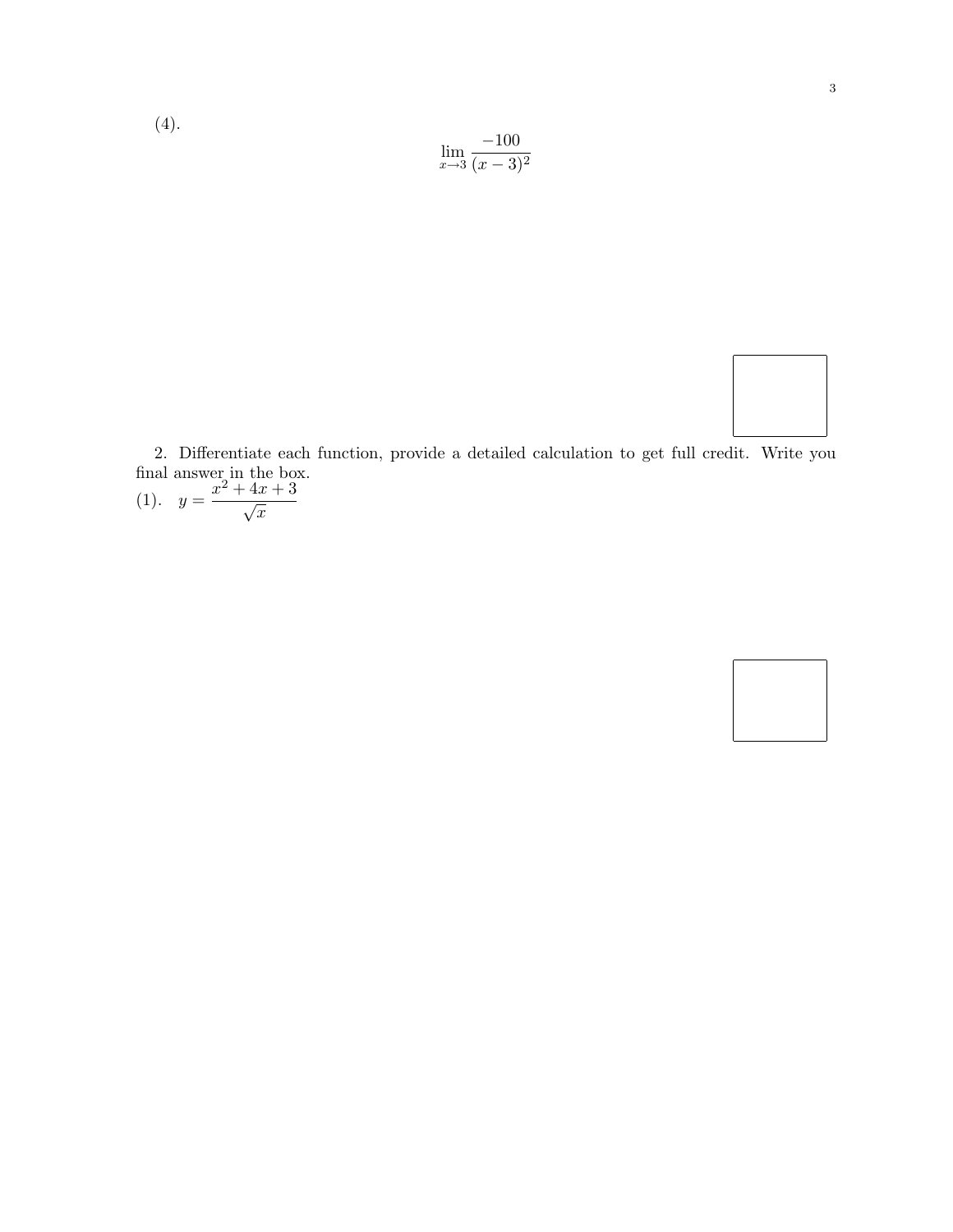$$
(2). \quad f(x) = 2xe^x
$$

 $\sqrt{4}$ 

(3).  $y = \sec(tan x) + \cot(x)$ 



(4).  $f(x) = \ln(2 - x - 5x^2)$ 

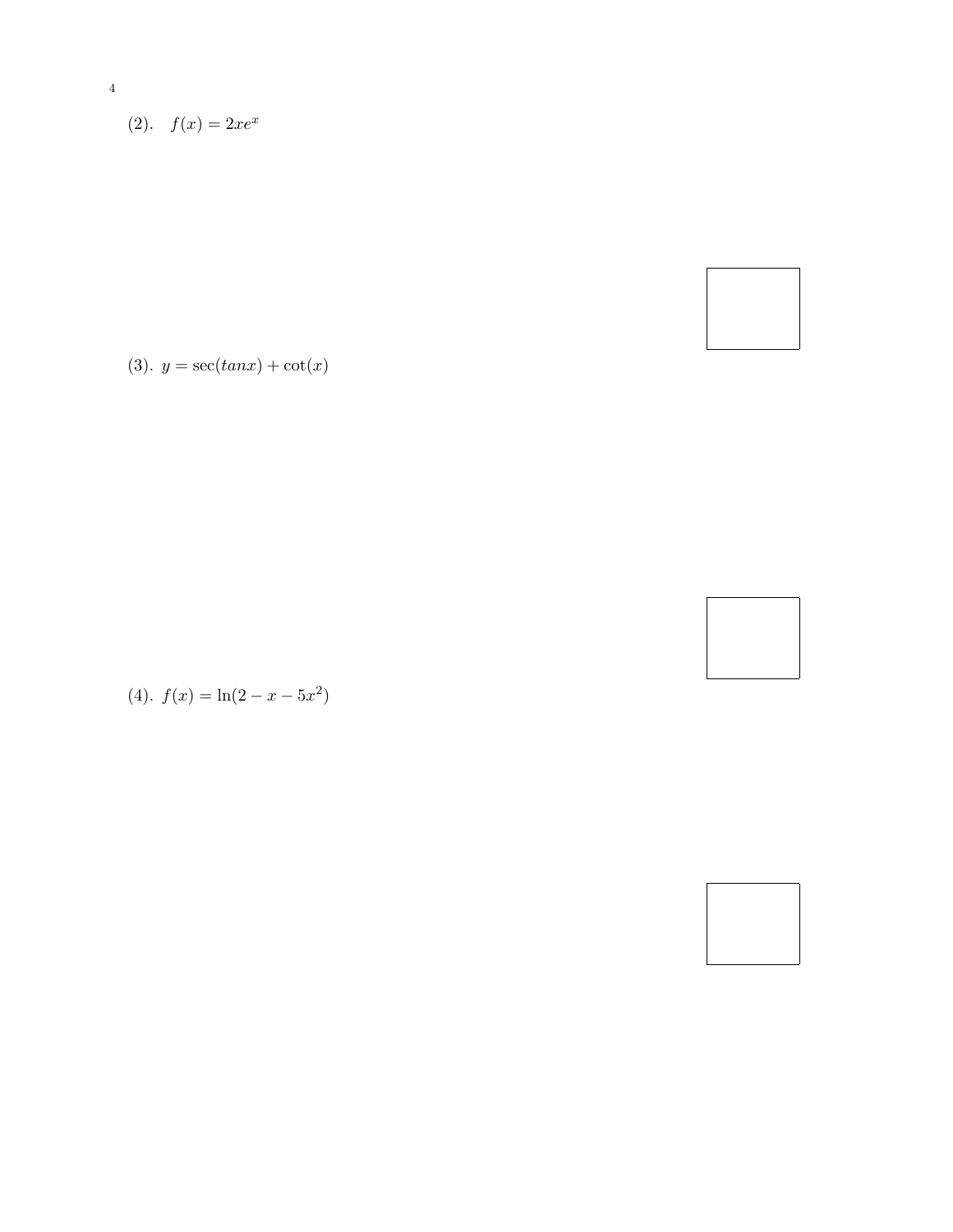3.(1)Find an equation of the tangent line to the curve at the given point

 $y = (1+3x)^{10}, (0,1)$ 



(2) Find  $dy/dx$  by implicit differentiation.

$$
x^3 + 2x^2y + 4y^2 = 6
$$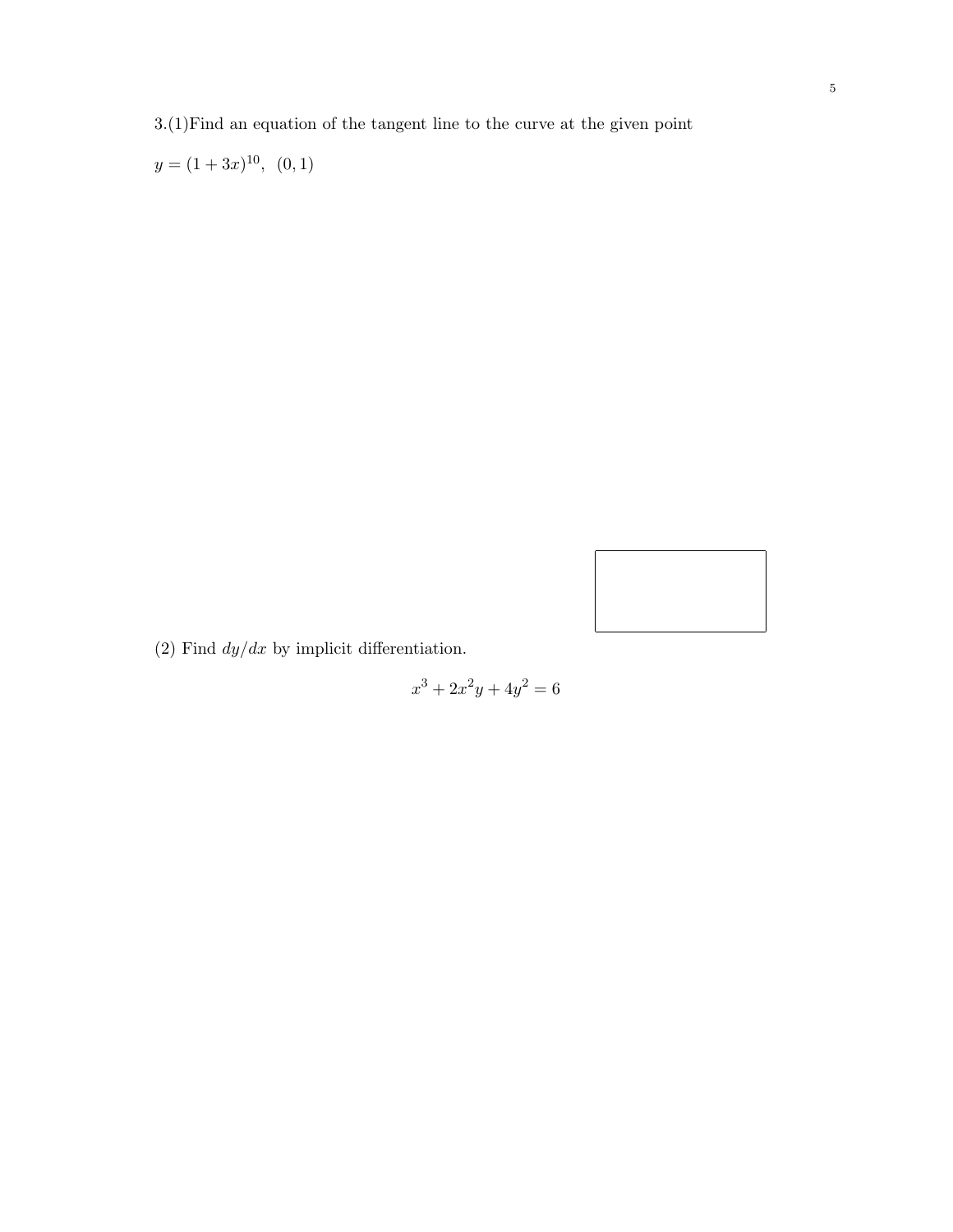4. Let  $f(x) = \frac{3x^2}{2}$  $\frac{3x}{x^2-9}$ . (1) Find the horizontal asymptotes.

(2). Find the vertical asymptotes.

 $(3)$  Find  $f'$ 

(4). Find the critical numbers of  $\boldsymbol{f}$ 

(5). Find the intervals of increase and the intervals of decrease.

## 6







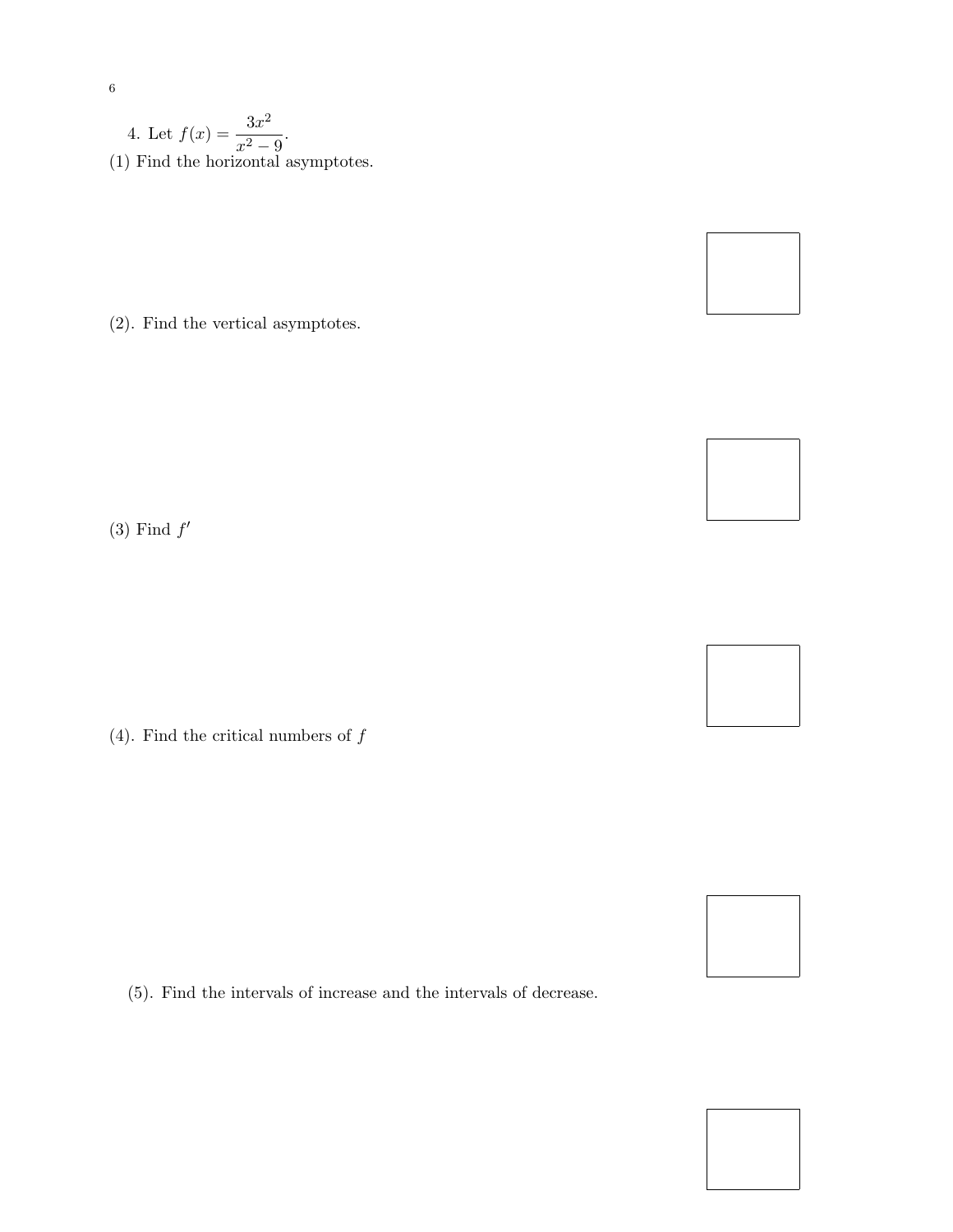- (6). Find the local maximal and minimum values.
- (7). Find the second derivative  $f''$

(8) Find the intervals of concavity and the inflection points.

(9) Use the information from parts (1)-(8) to sketch the graph of  $f$ .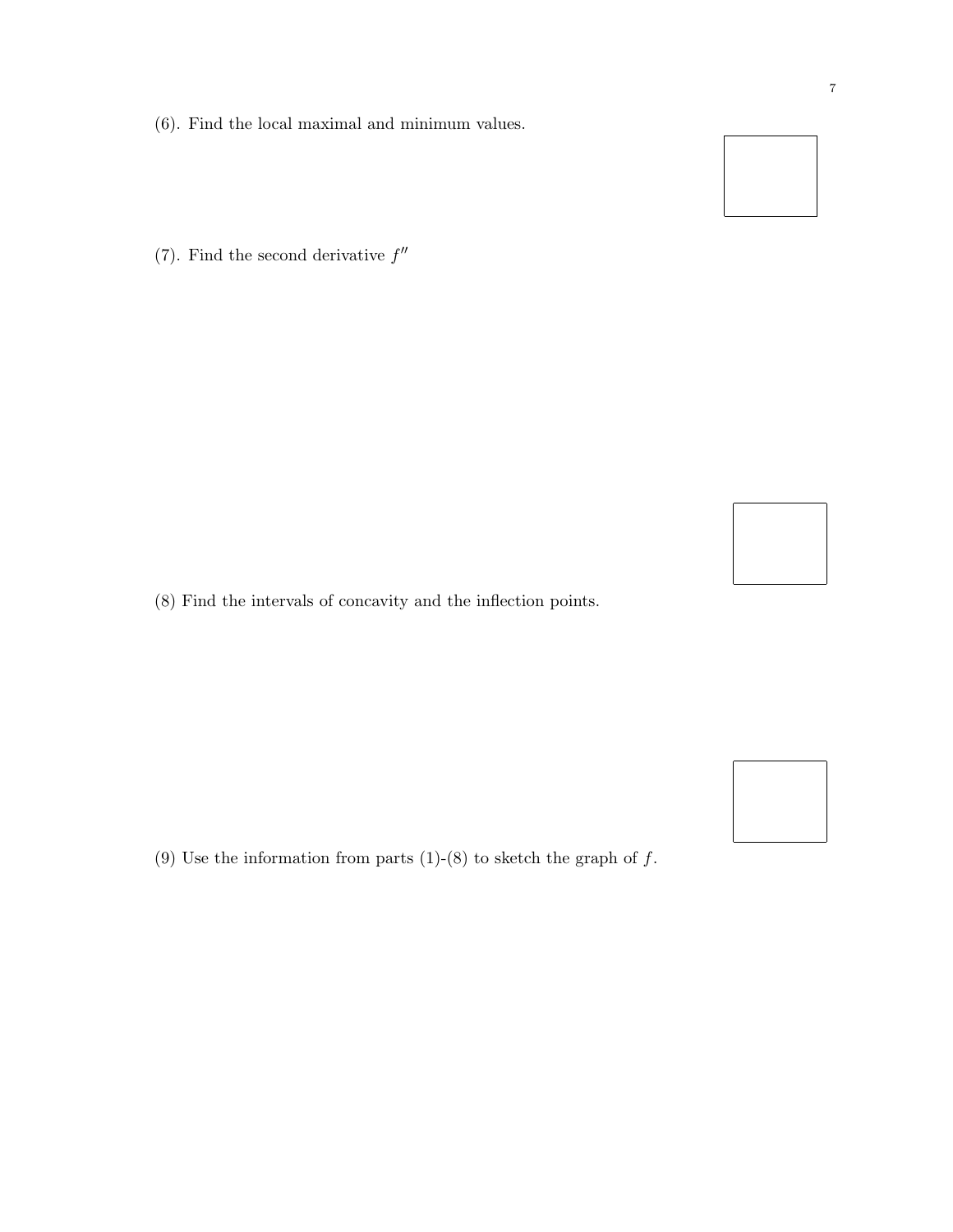5. Find all antiderivatives of the following functions. (1)  $f(x) = (x + 1)(x - 2) + \sin x$ 

(2) Evaluate the following definite integral.

 $\int_0^4$ 1 3 √  $x^3 dx$